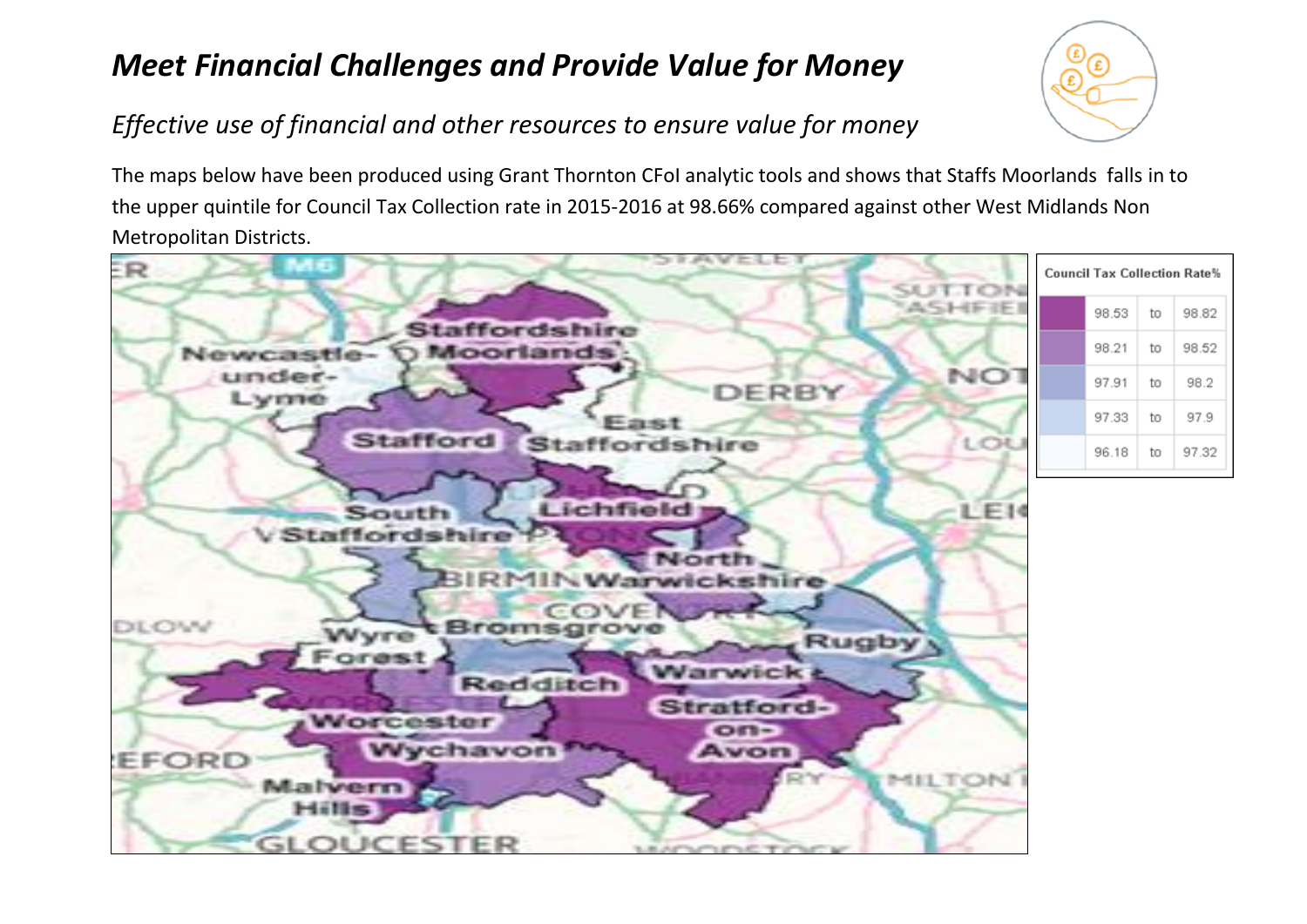This map shows that Staffs Moorlands falls in to the second upper quintile for Non Domestic Tax Collection rate in 2015- 2016 at 98.5% compared against other West Midlands Non Metropolitan Districts.

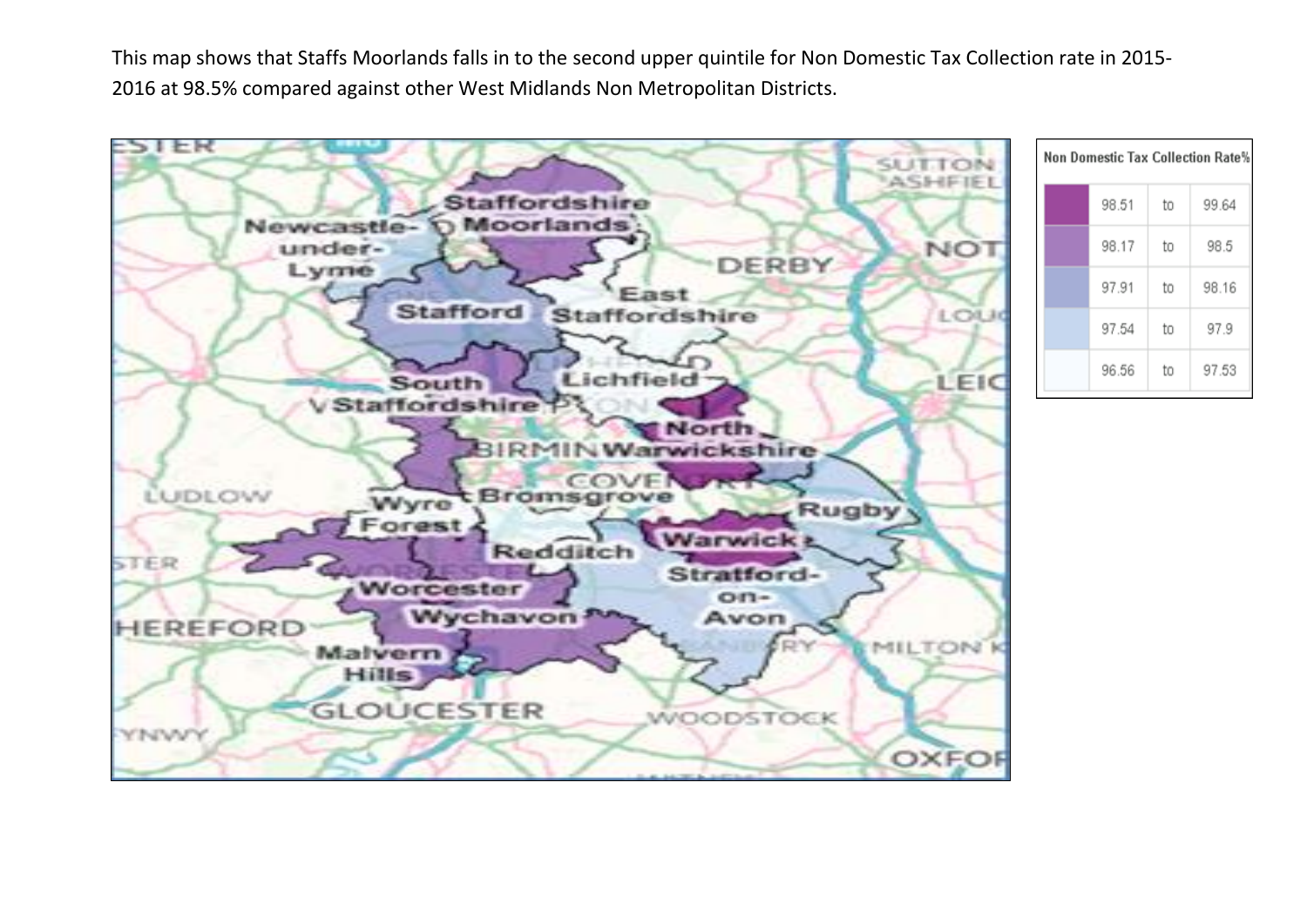## *Ensure our services are easily available to all our residents in the appropriate channels and provided 'right first time'*

The table below has also been produced using LG Inform tools and shows total complaints and enquiries compared to the nearest neighbour from the Staffs Moorlands CIPFA nearest neighbour group 2015-16.

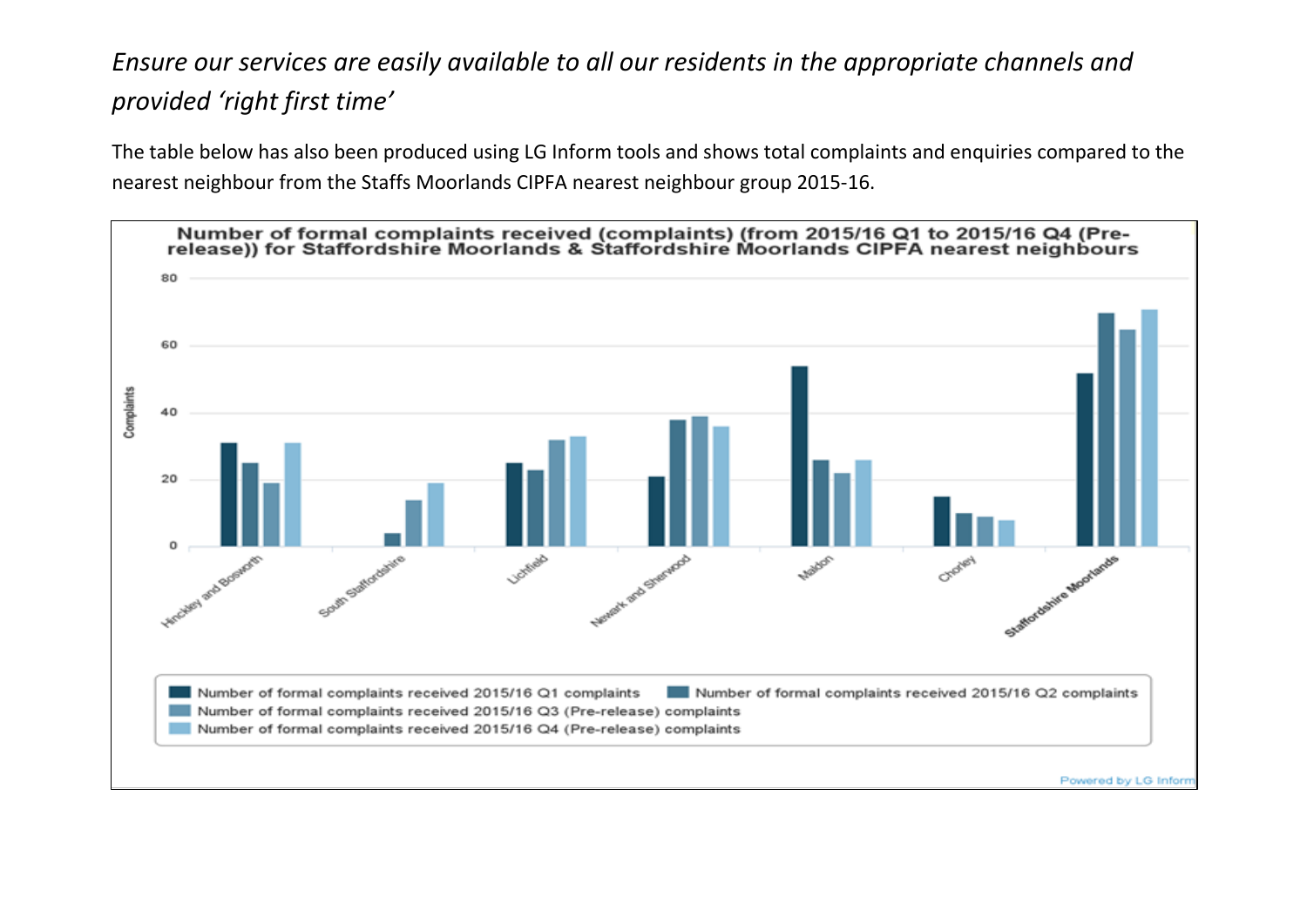The map below has been produced using CFo Insight tools and shows the number of complaints and enquiries received by the Ombudsman in 2015-16 compared to the group.



| Total complaints & enquiries receivedCount |    |    |    |
|--------------------------------------------|----|----|----|
|                                            | 15 | to | 33 |
|                                            | 14 | to | 14 |
|                                            | 12 | to | 13 |
|                                            | 9  | to | 11 |
|                                            |    | to | 8  |